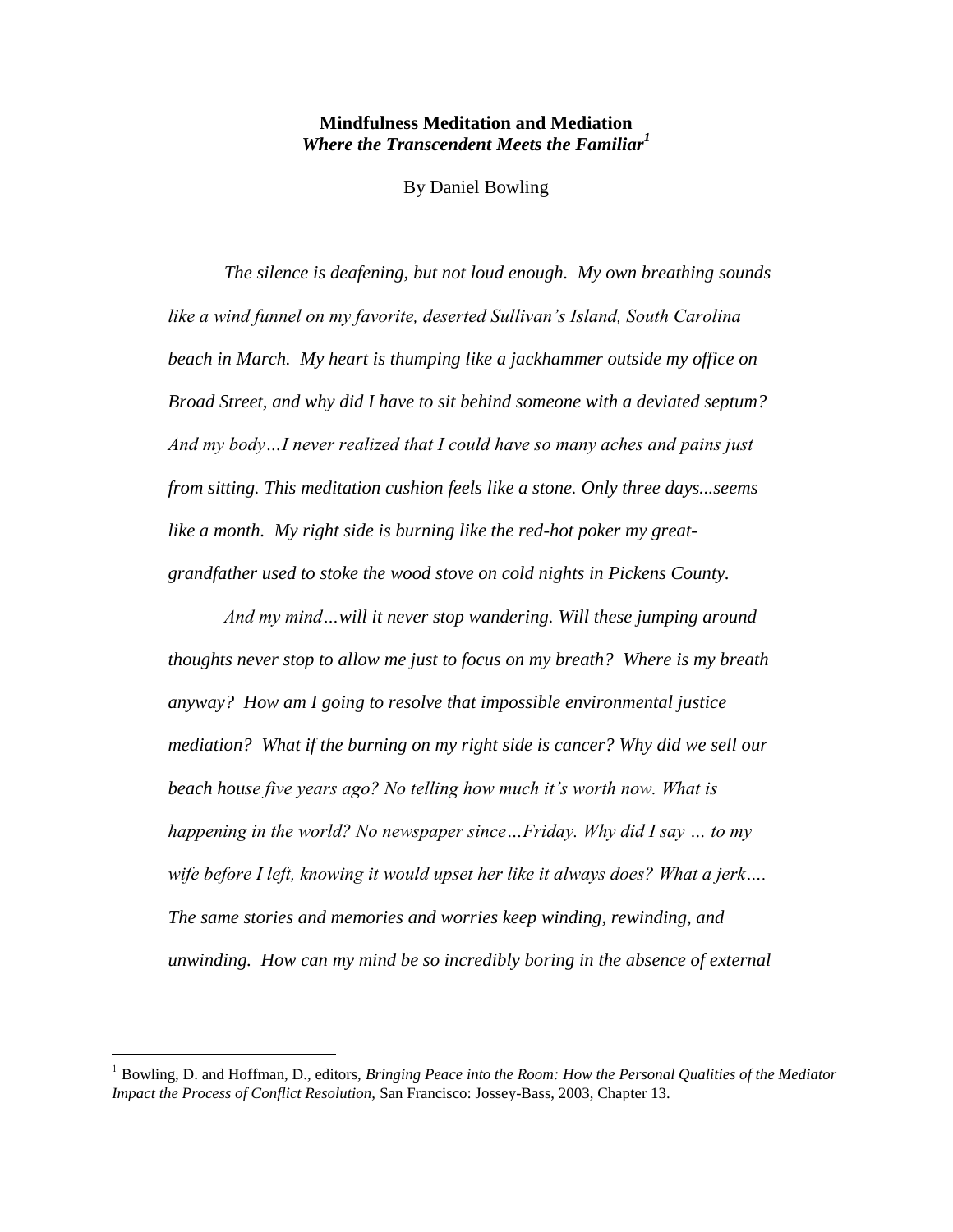*distraction? Am I this boring when I speak? Six days to go. I will never make it. Whose idea was this meditation retreat anyway?*

## **The Benefits of Meditation Practice**

Why should any intelligent, mostly rational mediator place him or herself through nine days of a silent meditation retreat, making no eye contact with anyone, alternating sitting and walking meditation from 5 a.m. to 10 p.m., with no reading or writing, not to mention no other external forms of stimulation? Just for the challenge, because it is certainly near the top of my hardest-things-to-do-list? Definitely not for the challenge. To gain peace? No, because what is revealed is one's profound lack of peace. To be taught how to meditate? Again no, because as with anything truly worthwhile in life, meditation is an art that can only be experienced, and is experienced – the first time one ever sits even just for five minutes, as one sits over and over, again and again, and ultimately in every moment that one learns to be fully present to the breath, right *Now*.

Then what are the benefits of meditation, and how do those benefits relate to practicing mediation or to living? And why should you continue to read this essay, when you undoubtedly have several stacks of books and periodicals to read, not to mention emails?

As with exploring any art, the questions are more important than the answers, especially in the beginning. Clarity about both the questions in which to live and the unfolding of the answers comes with time, patience, and persistent practice…over and over, again and again.

The questions to ask in order to discover the benefits of a meditation practice and the potential impact on one's mediation or other professional work are: What are you also thinking right now? Where has your mind wandered as you read this essay? Where is your breath, right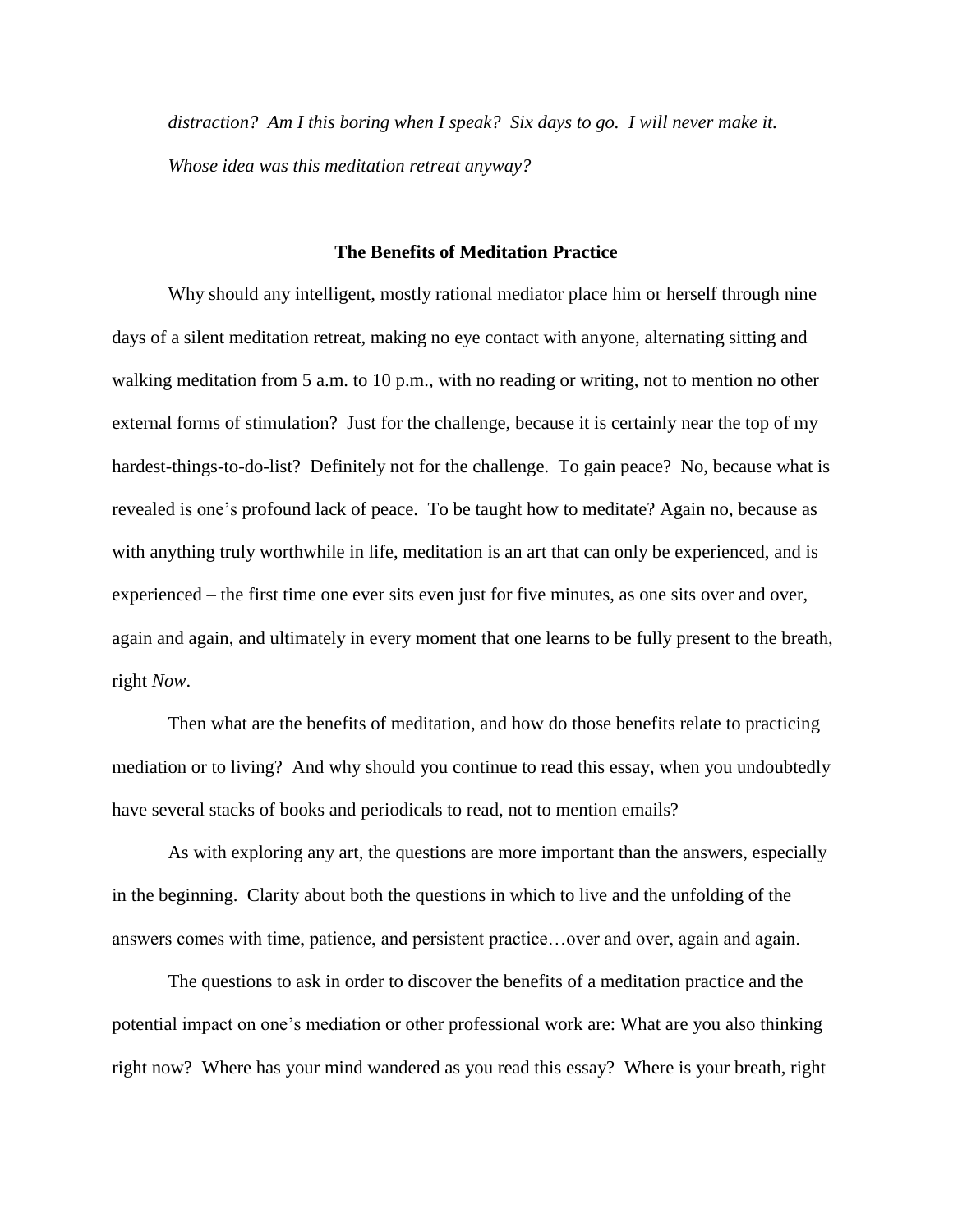now… your body? Are you aware of either at this moment? Can you pay attention, and I mean really pay attention, to whatever you are doing, when you are doing it? Do you interview a client, when you are interviewing a client, or does your mind take you away? Do you listen to your wife, your children, your friends, and I mean really listen, when they need your attention?

## **Direct Experience Versus Thinking**

Meditation is an ancient art and practice, untold thousands of years old. The Psalmist (46:10) tells us: "Be still and know that I am God." *Vipassana* or Insight or Mindfulness Meditation was delineated in one of the Buddha's sermons, known as the *Satipatthana Sutta,* in the years of his teaching following his experience of enlightenment under a bodhi tree in India 2,500 years ago. While its origins are Buddhist, the practice is nonsectarian. Mindfulness Meditation is deceptively simple, yet requires a lifetime of practice. The Buddha's sermon outlined sixteen practices, divided into four sets, the first focusing on body awareness, the second on feelings in the body, the third on the mind, and the last on mental objects versus reality. All sixteen practices are grounded in focusing one's awareness on breathing in and breathing out. One does not practice Mindfulness Meditation only when sitting. The purpose of sitting meditation is to gain enough control over one's mind so that it is possible to be mindful throughout the day. To listen, when we are listening. To walk, when we are walking. To live, when we are living. To mediate, when we are mediating. To *be* fully and actually present, when we are physically present (Hanh, 1975).

Meditation has not remained a practice over so many centuries because it does not work. Few practice it, because it is profoundly challenging to confront how our "monkey" minds – so named by meditation teachers because our minds often leap from thought to thought in response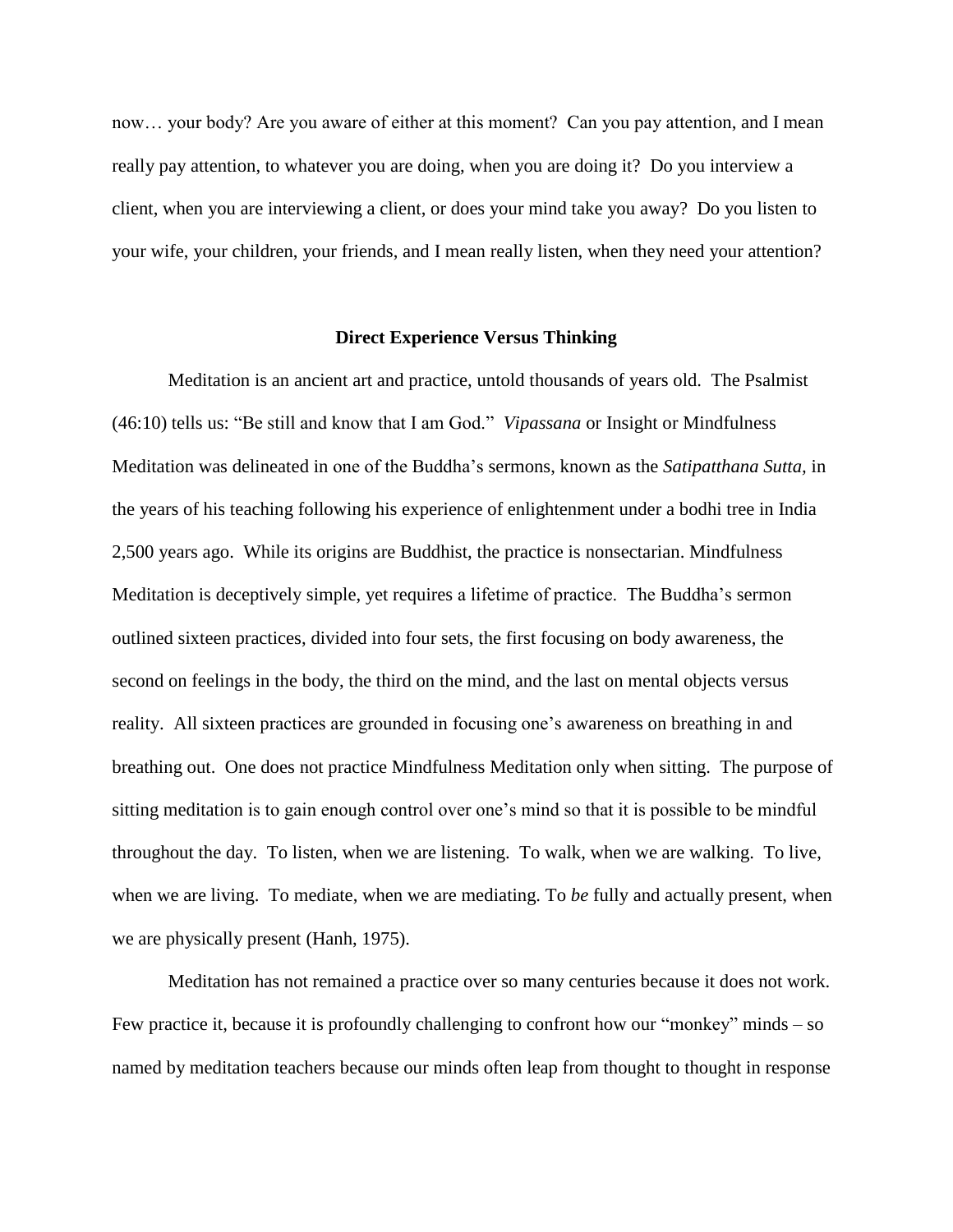to external stimuli – control us. What we call "thinking" is far too often simply the reactive meanderings of this "monkey" mind. Clear, non-reactive, thoughtful analysis is rare, but it does not have to be so. Our clients come to us as conflict resolvers for clear, non-reactive analysis and guidance. It is obvious that a practice which develops our ability to provide what our clients seek has a direct and clear connection with excellence as a conflict resolver.

As mediators, we train others and ourselves by direct experience, rather than relying solely on lecture or study. We use role-plays to elicit a form of direct experience. Meditation is learned the same way – only through direct experience. For example, through such direct experience, I learned why mediation does not work when a mediator offers solutions, especially early in the process, rather mediation works best when a mediator facilitates the parties in creating their own solutions. A separated husband and wife came to me for mediation regarding their mostly destroyed marital home after a major hurricane. In the first session, they said they were struggling to afford their marital home and an apartment for the wife, who moved out following the hurricane. She wanted money to purchase her own home. They explained that their insurance claim was worth X amount, and they had an "as is" purchase offer for the marital home, which would net Y. The wife wanted to sell. The husband did not. X plus Y, divided by two was easily sufficient for each to purchase their own house. The solution was so clear, I explained. The wife, naturally, loved my suggested solution. They never returned. Fortunately, I only occasionally forget this direct experiential lesson.

Similarly, I recall my direct experience of the fundamental cross-examination principle: "Don't ask the ultimate question." I was taught in law school, in trial advocacy books, and from experienced lawyers that the "ultimate question" asked the witness to tie the points of her crossexamination into a strong conclusion favoring one's client. I was taught that in skilled cross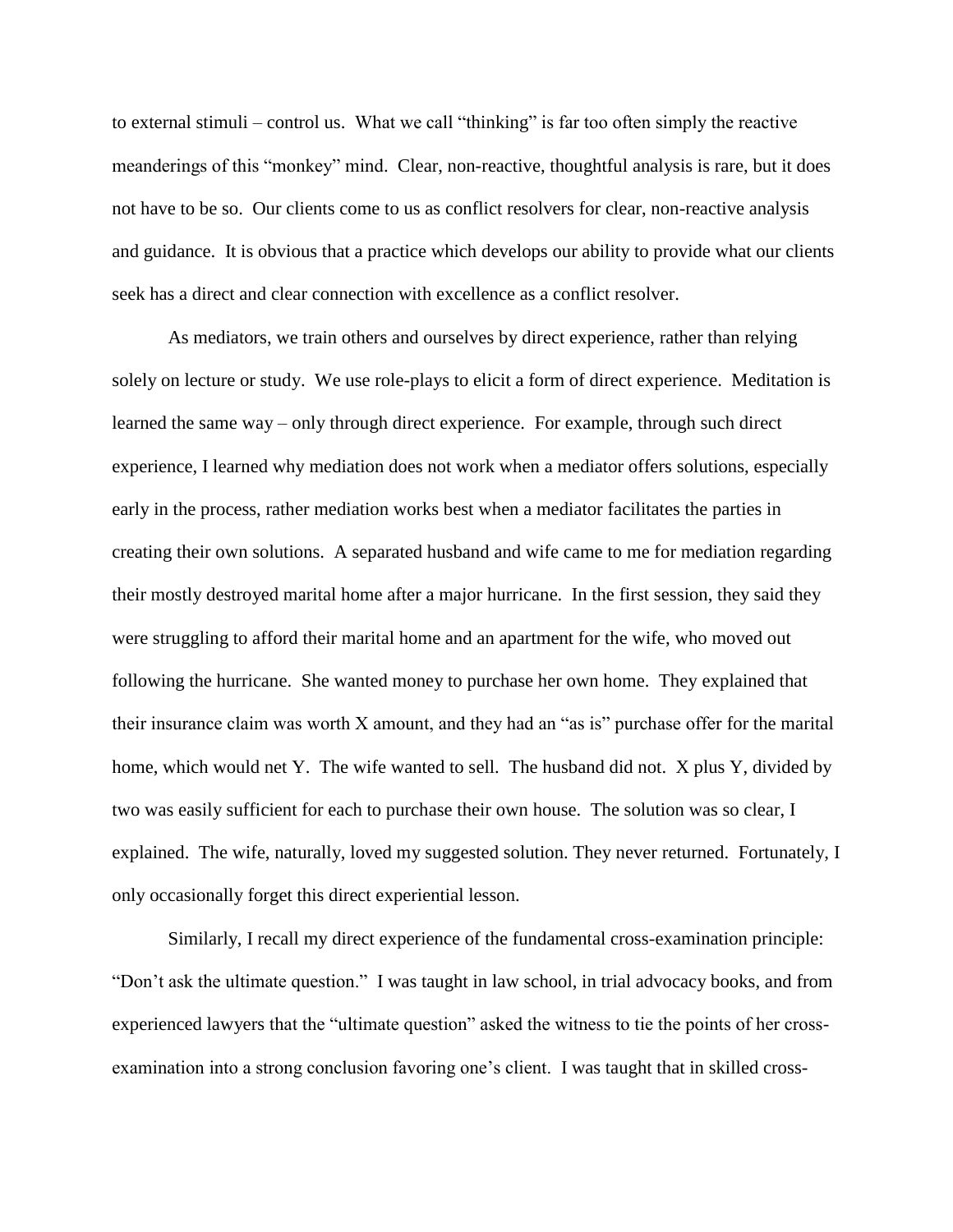examination, one draws out specific points from a witness that are helpful to one's client's case and only ties them together in closing argument to the jury, NEVER by asking the "ultimate question" on cross-examination. Naturally, as a young public defender, I thought I understood, that is, until I actually asked an ultimate question to a witness in an armed robbery trial. As soon as the words left my mouth, I got it – too late. Before the witness could respond, however, I said, "I object, Your Honor." The prosecutor, no doubt recognizing my misstep, shouted out, "Mr. Bowling can't object to his own question." The judge, trying not to laugh, said, "Of course, he can't." In the confusion, the witness had not responded, and I quickly rephrased my question, taking the "ultimate" out of it. It was a narrow escape, but a powerful lesson. From then on I understood an ultimate question in a way my thinking mind had never allowed. The direct experience mattered, not the intellectual.

Both lessons were painful and embarrassing, which is often the case with direct experience. Likewise, it is painful and embarrassing to practice Mindfulness Meditation, and there is deep experiential learning, or insights. In meditation, the pain and embarrassment are – thankfully since they are so frequent – internal experiences. The pain and embarrassment come with the realization of the power our "monkey" mind has in our lives and how it is the source of our suffering. The value in stress reduction, which has been proven scientifically, is very high, yet inconsequential compared with the true value. The reduction in blood pressure and heart rate are also proven, and again inconsequential.

*Where is your breath right now? Where have your thoughts wandered as you read? Notice how much or little you have been present, how much or little comparison you have made to what you already know, and how many or few judgments your thoughts have expressed. How valuable, really, are such thoughts?*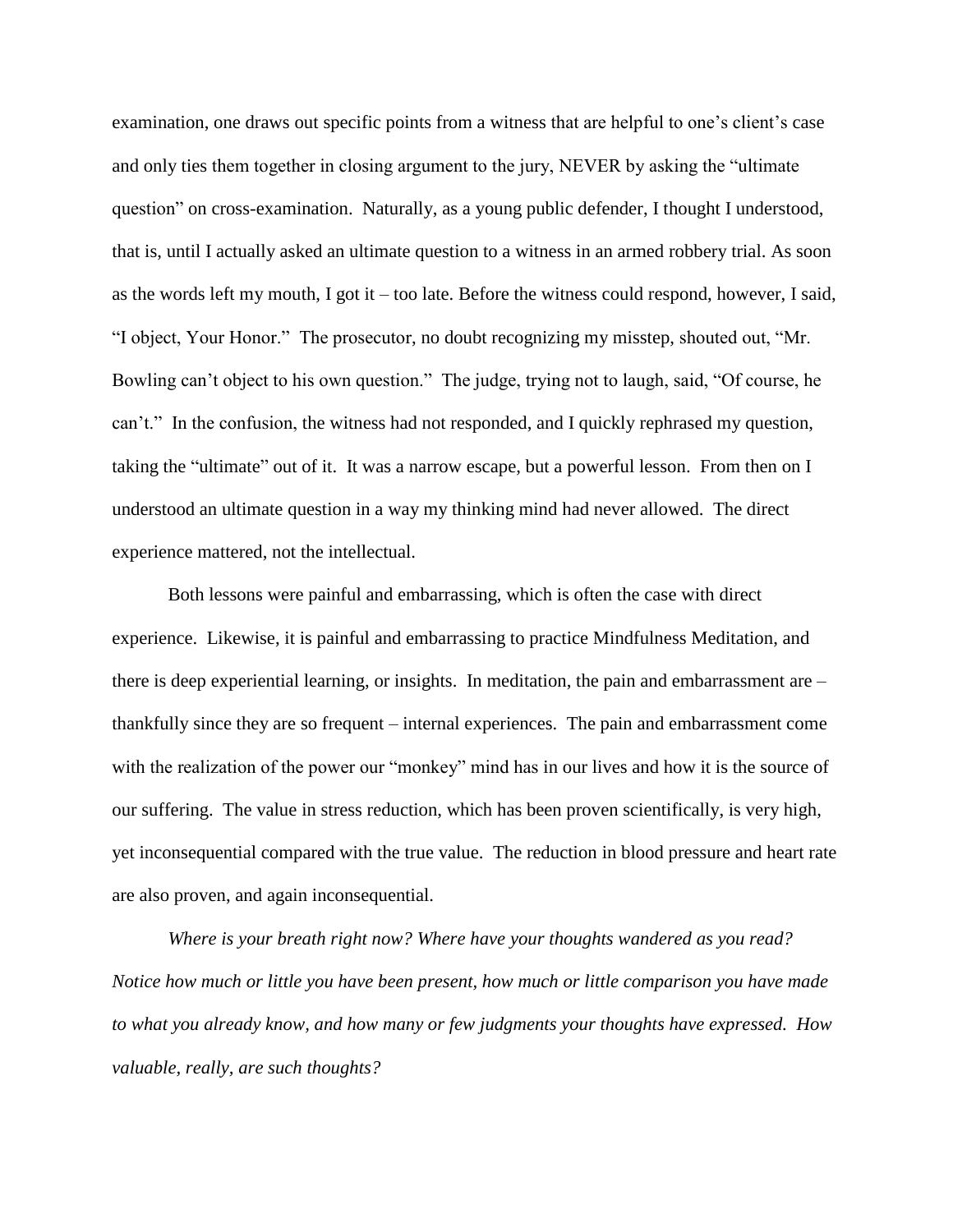#### **Direct Experience is Always Individual**

Why practice meditation? Like realizing the nature of an ultimate question or the danger of offering early solutions in meditation, the answer must be lived. I hesitate to share my own answer because it is mine, and may not be yours. Mine changes every few years. It may sound nonsensical. As with the ultimate question and offering early solutions, words are inadequate for direct experience. With that said, here it is.

*I can't take this anymore. My body has finally relaxed. The hot poker is gone from my shoulder. The stories, however, are getting deeper. I've heard that when one is about to die, one's entire life flashes before the eyes. If that's true, this meditation retreat is an agonizingly slow death. After seven days, I'm still a teenager, having fantasy relationships with every female here. My friends told me I could not leave early, that after seven or eight days something happens to the mind. Now I know what they meant. I've discovered that I'm crazy. I'm certain that what is happening for me isn't happening for anyone else. They are all able to meditate. I'm not.*

*At lunch I watched a meditator stand near the bird feeder with her hand out, hoping a bird would light on her hand. How ridiculous, I judged, that will never happen in her lifetime. Close to fleeing the retreat, I decided to use a walking period to walk in the woods. It was comforting to hear birds singing – a noise, any noise to break the oppressing silence. As I walked, a wren flew ahead, landing on a branch and singing as I approached. Each time I got close, it flew ahead. I stopped and, without thinking, held out my hand. The wren lighted on it. Our eyes met. My "monkey" mind dropped into gear, and immediately the wren flew away. Only then did I recognize what had happened to my mind. I was far from crazy. My mind was*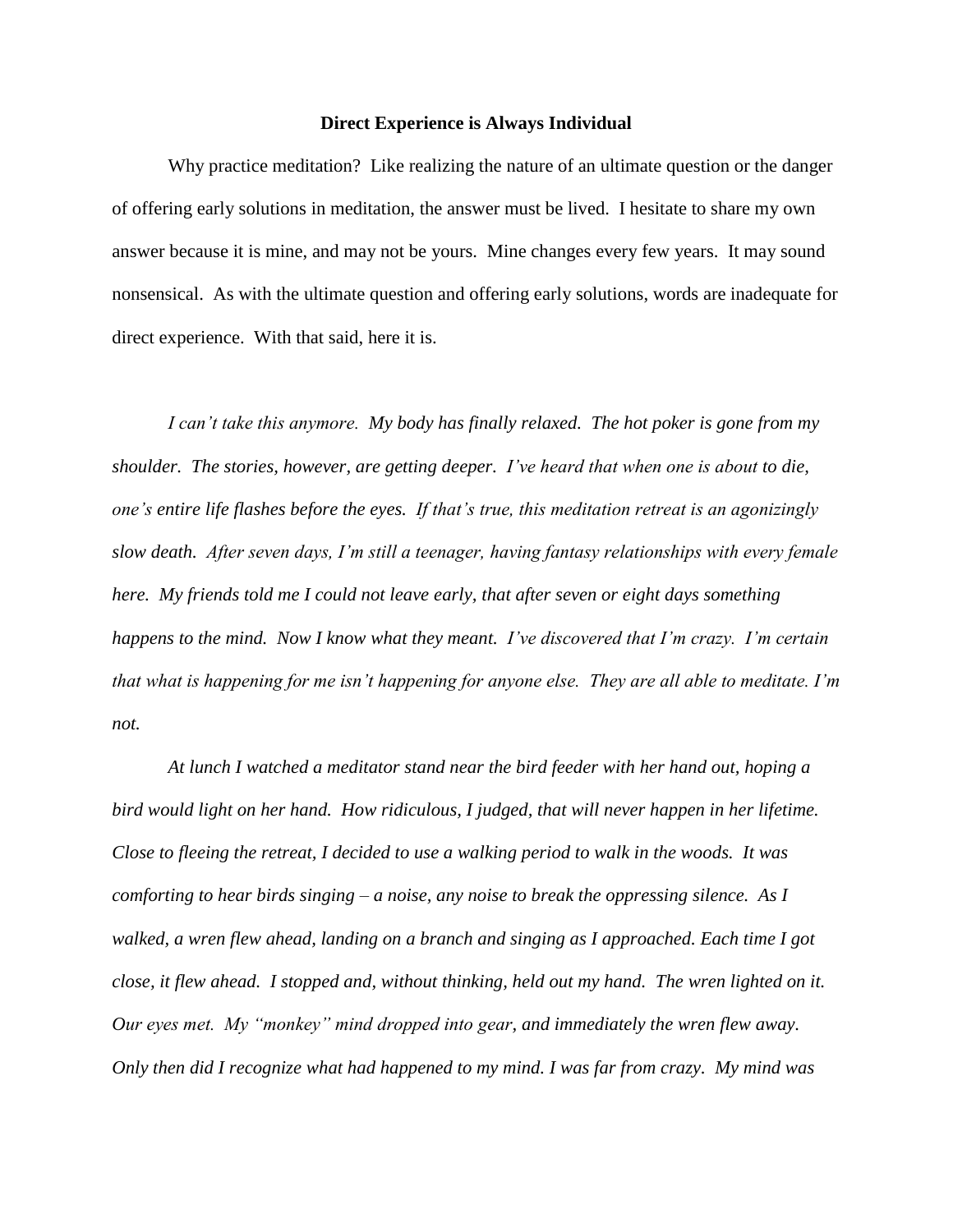*quiet. Yet the same thoughts were arising. The difference? I was not holding onto them or believing them. The wren was a wren. My thoughts were thoughts. The difference? The wren was real. My thoughts were not, never had been, and never would be. My direct experience of life was real, but it was rare because my "monkey" mind got in the way over and over with its random, unclear thoughts. Through this "insight," I learned why Mindfulness Meditation is also called Insight Meditation.* 

In our over-stimulated culture, where we seek to be occupied constantly, where we have MTV syncopated media bombardment, it is difficult to distinguish the control our wandering, unclear "monkey" minds have. We rarely have new thoughts. Over time, as we practice Mindfulness Meditation, we see that we have "getting out of bed thoughts," "getting ready for work thoughts," "going to work thoughts," "avoiding a distasteful task thoughts," "talking to our spouse thoughts," and so on. As I said, what we call thinking is highly over-rated. How many meetings have you sat through, knowing the statements certain people would make, regardless of the subject? Have you recognized that others are having a similar thought about what you will say? Our minds are in charge. They are on autopilot. We are not our minds. Through meditation, we can learn to turn off the autopilot and discover the quiet of true clarity. Then what we call thinking becomes wisdom.

#### **Presence**

In the quiet, we see our thoughts and release them, as we focus on the simplicity of breathing – our connection with Life. By releasing thought and breath awareness, we become present. *Presence* brings peace (Bowling and Hoffman, 2000). It takes skill, experience, and knowledge to practice mediation. It takes *presence*, and the ability to bring peace to have a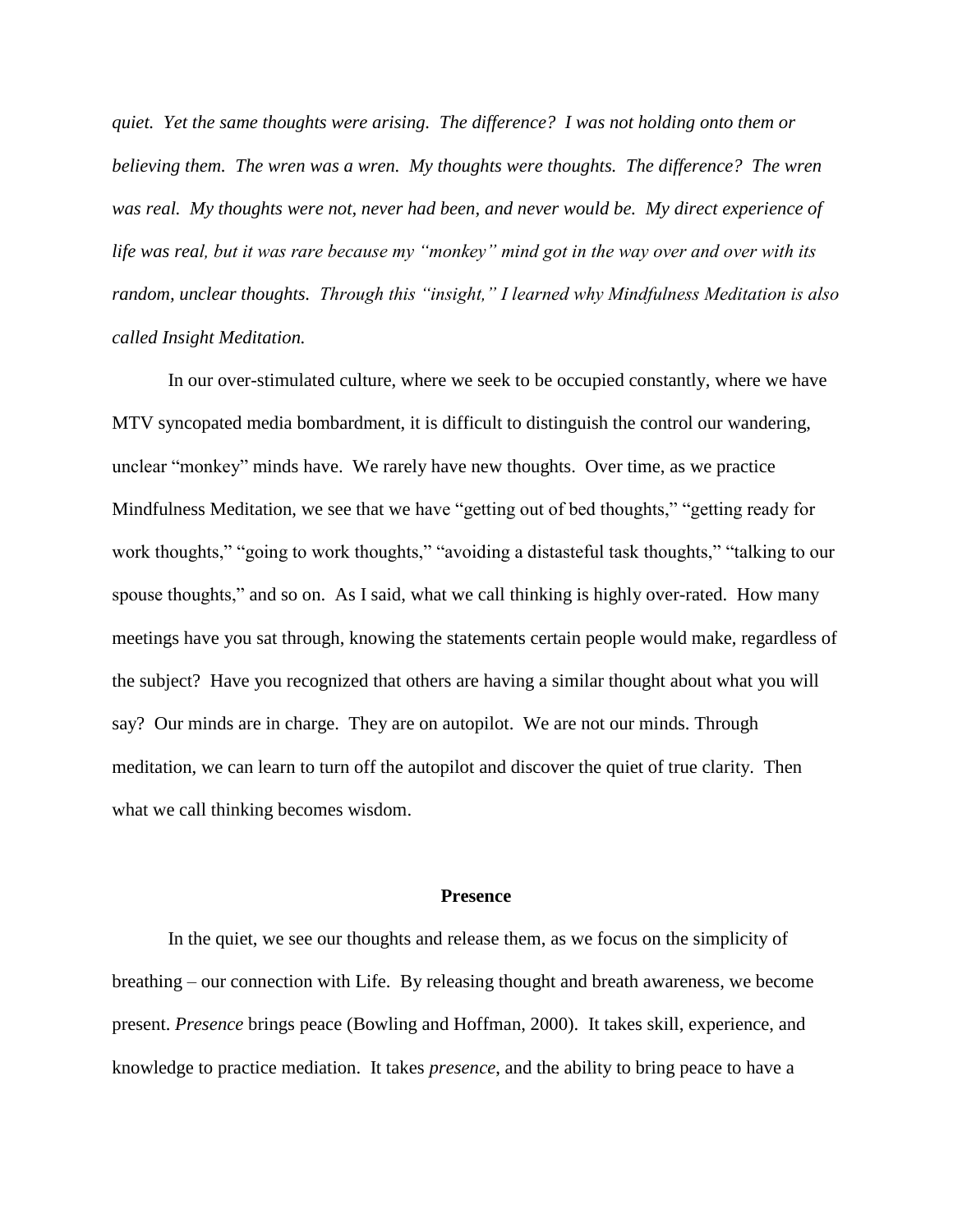direct experience of the Art of Mediation. Practicing the Art of Mediation affords a mediator the opportunity to *be,* to create a healing connection with her/his client, to bring peace into the room, and to bring deeper fulfillment into one's practice.

Do you often find yourself in the future? Where are you right now, for example? Stress arises when we are somewhere different in our minds than we are in reality. Our mind takes us away from where we are, whenever our mind does not want to *be* where we are, which is a true measure of insanity. Spending hours or days in silence on a meditation cushion is a very sane approach to life. Our "monkey" mind constantly takes us to the past or to the future. Neither is real – never has been and never will be. To be in the present, we must release our futile attempt to create a better past. To be in the present, we must release our futile attempt to imagine our future into being. How can we be somewhere that we are not? Yet, much of our life is filled with an attempt to be where we are not. That is not living. (Tolle, 1997). We cannot develop *presence* in the past or the future. We can only be *present* in the present moment of Now.

Mindfulness Meditation helps one to develop *presence* by training the mind to be present to the breath, no matter the circumstances. When one can be *present* to the breath, one begins to develop the ability to be *present* to one's deep and unconscious body pain. Only when we are *present* to our own pain can we be *present* to another's. When one can be *present* to one's own "monkey" mind patterns, one can be *present* to another's confusion and uncertainty. When one can be *present* to one's own anger, hurt, abuse, fear, one can be *present* to another's deepest suffering. When one can be *present* during one's own conflicts, one can be *present* during another's conflicts. Whenever we are mediating and our mind takes us away, wandering off into the imagined past or the future, we are actually resisting the conflict that is in the room. We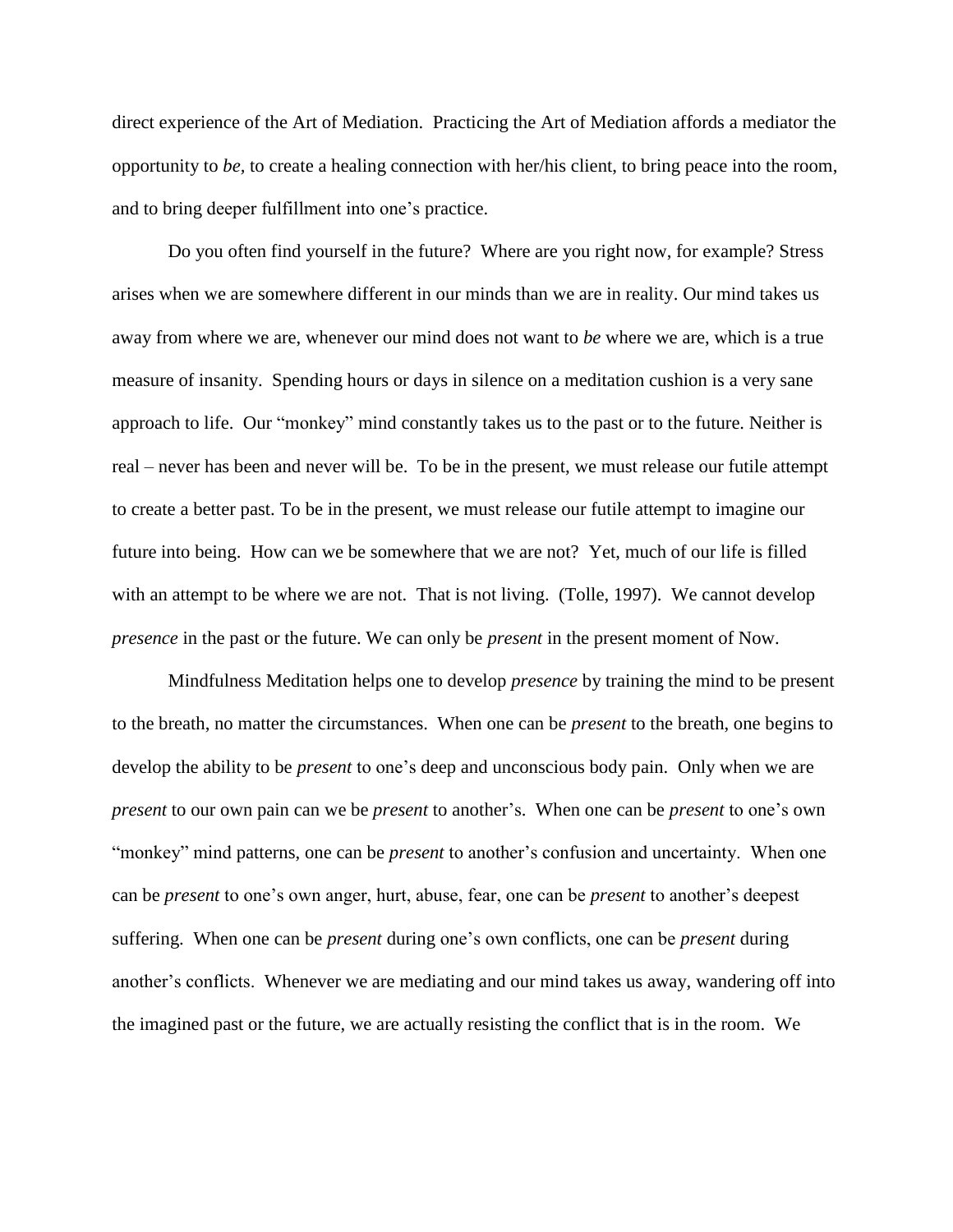cannot bring peace into the room, when we are resisting whatever is in the room, even on a subtle level. Through Mindfulness practice, we learn to be *present* with all conflict.

#### **Thinking**

What we often call thinking prevents *presence*. How many times have you caught yourself failing to listen deeply to what someone was saying in mediation? We say, "I'm sorry. My mind wandered. Please repeat what you said." Those statements are deep denial. Yes, our mind wandered. It wandered, when we were supposed to be listening deeply to a client. Would we willingly fail to serve our clients? What about when our mind "wanders" in the midst of a conflict with our spouse, partner, or child? We say, "I'm sorry, I was thinking about something else," or "I have a lot on my mind today," or "I got distracted." Each statement is actually a lie. How often each day does that occur? In our culture, we do not recognize that we have little control over our minds, rather our "monkey" minds control us, most of the time. Meditation practice brings this recognition, this insight. It ends our culturally-approved self-delusion. Only then can we begin to have small moments when we are in charge of our mind, when we can tell our "monkey" mind when it appears, "Thanks for sharing. Now I am returning to where I actually am, rather than to what you want to think about." Only then do we have even a chance to experience authentic *being*. Only then do we have a chance to bring peace into the room.

What we often call thinking is over-rated because it is automatic and out of our control. With growing awareness from a dedicated meditation practice, we can distinguish our automatic thinking. We recognize its invalidity and the harm it creates in our lives. Only then are we able to use our minds, rather than our minds using us. We begin to expand our capacity to think clearly – think without a wandering mind, distinguishing our automatic thoughts from original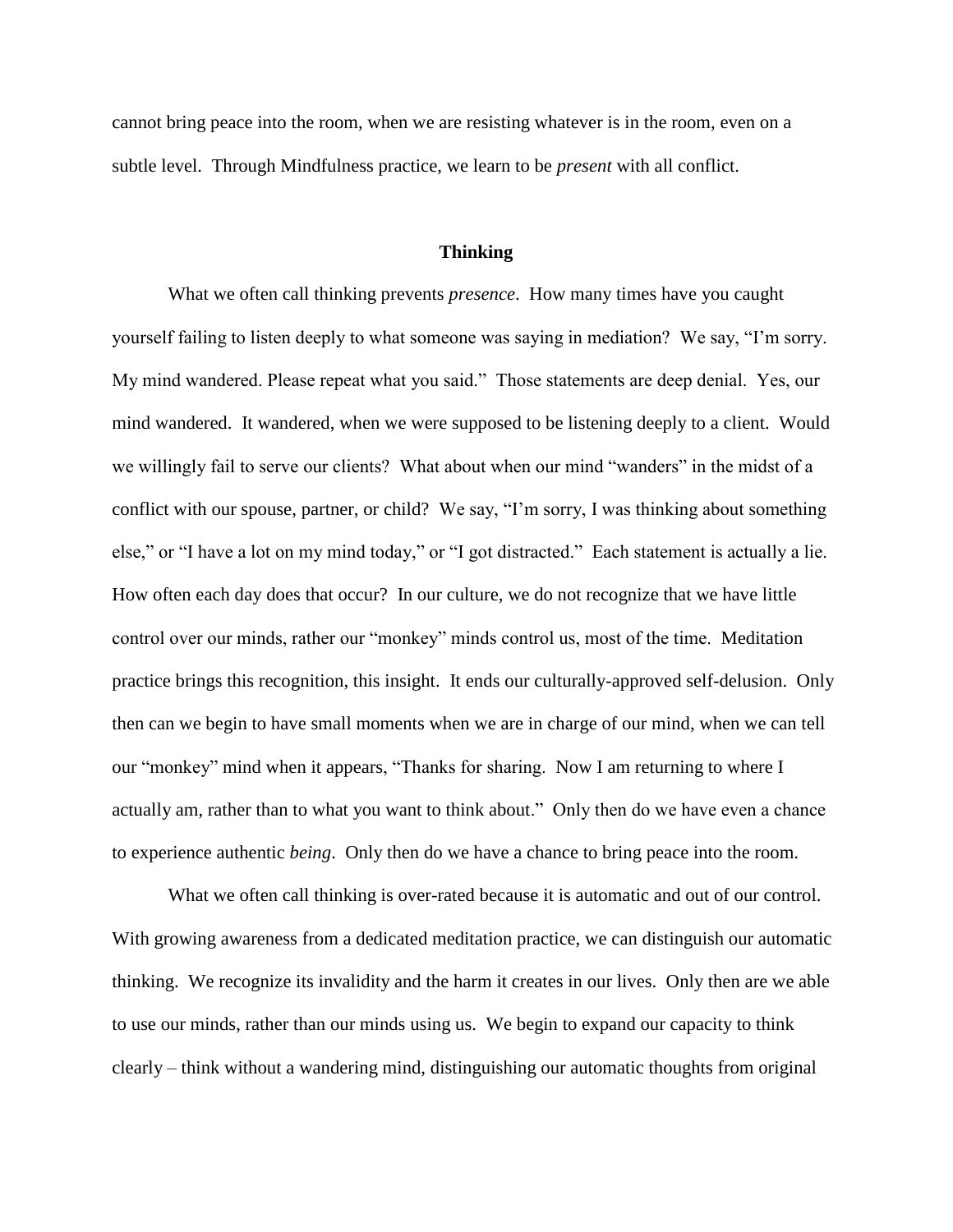thoughts. We learn to think when it is appropriate to think and to listen with full and deep *presence* when it is appropriate to listen. The Arts of Mediation and Meditation begin to emerge.

#### **Now – Where the Transcendent Meets the Familiar**

There are certainly other ways to develop *presence*. Mindfulness Meditation is only one way. It is a way that has allowed me, from time to time, to experience the awesome quiet, the awesome heart of *being*. I commend it to you…*Now*. *Now* is where the awesome meets the familiar. The practice of mediation and meditation allow us, if we choose, direct experience of where the awesome meets the familiar. What if we could reliably access those "magic moments" in mediation? What if we had insight into the subtle distinctions of *being* as *presence?* What if we were reliable for "bringing peace into the room," for *being* peacemakers? Walking this pathway is to live a Life worth living. *Now* is the only time to begin. *Where is your mind? Where is your breath? Right Now.*

# **Cynicism and Futility – The Twin Pillars of Our Culture**

Gandhi is often quoted as saying, "Be the change you wish to create in the world." One response to such a stirring aspiration is to dismiss it as impractical idealism -- noble certainly, but irrelevant and impossible in our post-modern world with its intense demands on our time and energy. A second response is to believe that fulfilling such an admonition is only for the rarefied few – Gandhi, Martin Luther King, Jr., Mother Teresa, the Dalai Lama, Black Elk, St. Teresa of Avila, Jelaluddin Balkhi Rumi, Rabia of Basra, Meister Eckhart, Shakespeare, St. Catherine of Siena, Mirabai, and other extraordinary human beings. Both responses are utterly disempowering of any personal or professional development. The implication is clear. I am who I am. The world is as it is, always has been and will be. Real change is impossible.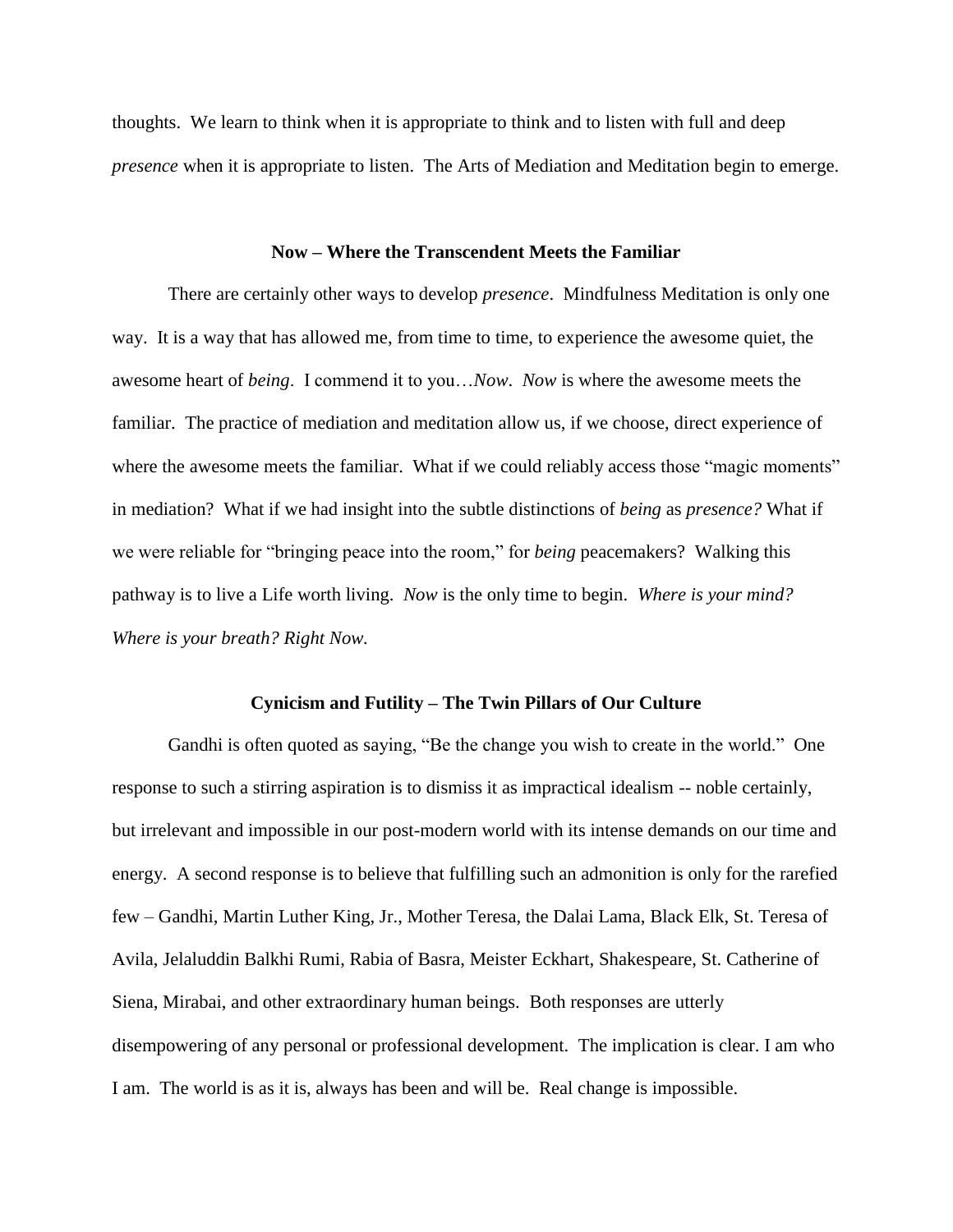These two attitudes are, in fact, classic retorts to Life's challenges. They quash individual and global human development. We see a towering mountain and turn away with cynicism or futility. The summit is irrelevant or impossible – ironically the same barriers we mediators and our clients use to ignore and avoid resolving conflict. Cynicism and futility seem pervasive in our post-modern culture. How else to explain extraordinarily blatant corporate and political fraud, ever-decreasing voter turn-out, denial of the impact of our growing environmental degradation, a debased and sexually focused entertainment industry, racism, ethnic wars, sexism, homophobia, child abuse, the growing and ignored gap between rich and poor, a bought-andpaid-for political system focused on narrow self-interest instead of the majesty of our Constitution and Bill of Rights, and decreasing world-wide humanitarian aid in the face of desperate need? The list is long and rapidly growing.

Sheltered by cynicism and futility, we allow our denial to grow. We can focus on "getting ours," forgetting that the smaller the world becomes, the more the ancient wisdom – that we are one, interconnected in a great Web of Life – becomes practically relevant not just epistemologically sound. Terrorism, plagues such as HIV-AIDS, and environmental degradation are here to teach us our interconnection, but so far we are poor students.

As mediators, we often confront cynicism and a sense of futility in our clients, as they confront what appears to be an impossible mountain of conflict that is outside their control, forced on them by another. We are limited in our ability to help these clients by our reluctance to release our own cynicism and futility – our fear of climbing the mountains of conflict in our own lives.

What if instead of seeing only the mountain and the summit, we were able to distinguish the numerous plateaus and overlooks, valleys and ravines, streams and waterfalls, trees and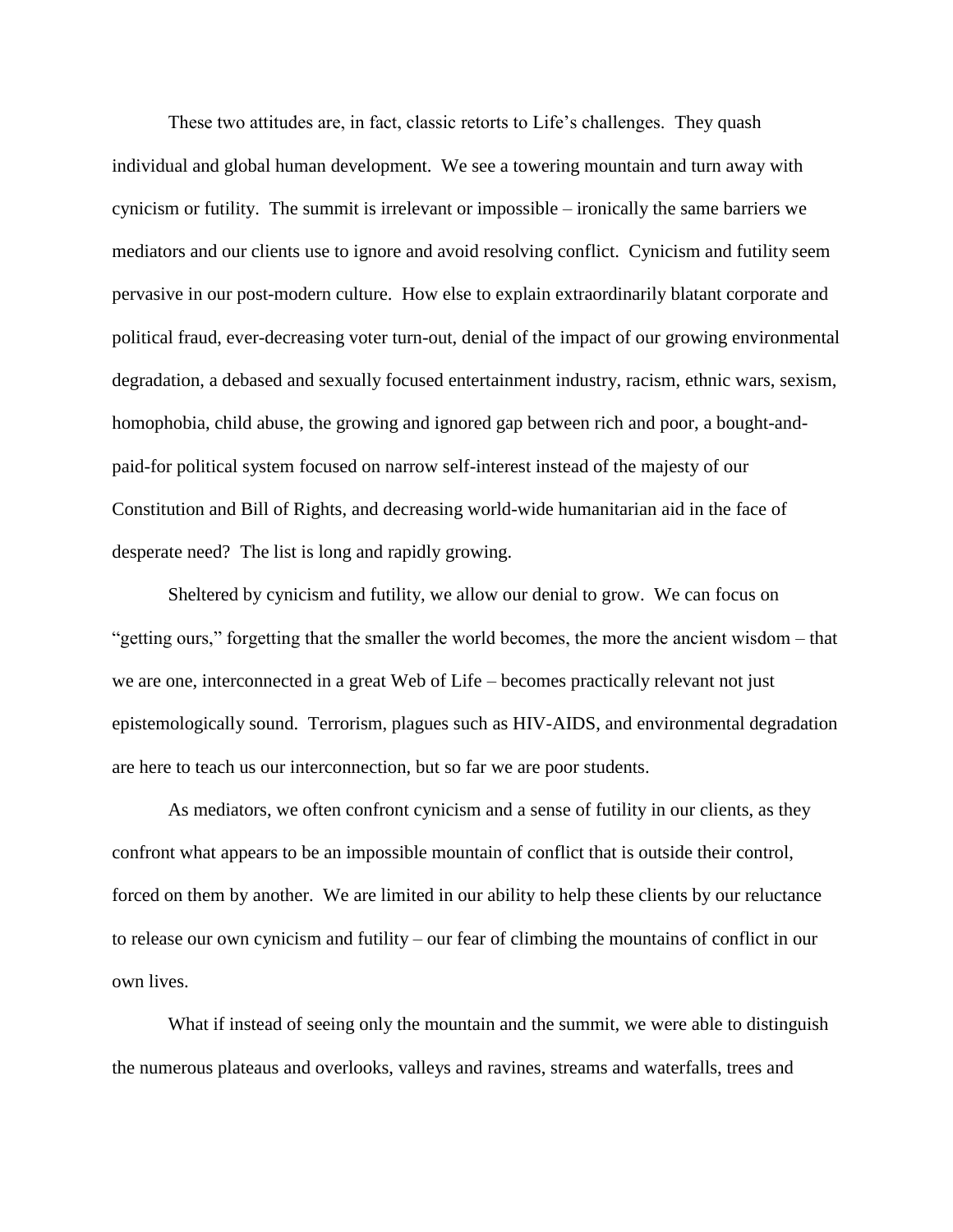shrubs that combine to create the mountain? The summit may be unattainable from our perspective at the base, but that first ravine appears to lead to that craggy overlook surrounded by red leafed maples. I wonder what I could see if I sat by that waterfall?

# **The Context for the Practice of Mindfulness Meditation and Mediation are the Same --** *Being* **is Presence**

As we seek to unfold the dense mass of apparently impenetrable conflict our clients present in mediation, we know that the pathway crystallizes whenever we break down a challenge into smaller components, whenever we create previously unseen distinctions. Gandhi admonishes us to *be,* not to *do,* or even to *become.* What is the distinction of *being?* Most of us recognize it when we see it, but the pathway – the subtle distinctions – remains a mystery. We misunderstand Shakespeare's famous, "To be or not to be, that is the question." For the same reason, we often dismiss *presence* as charisma, an innate quality which few of us have.

When one is *being,* others experience *presence. Being* is *presence.* Charisma is not necessarily *being.* Actors can project charisma. The distinction is authenticity, and we can be fooled. We can be taught to project charisma, as a skill or technique. Like many techniques, it is easier for some than others. We cannot be taught authenticity, as a skill or technique. We can develop authenticity, but what is the developmental path? If there were no pathway, then we could not develop those personal qualities which call forth authentic *presence.* Those of us who have not learned to project charisma or who prefer authenticity would be doomed to cynicism and futility.

The absence of a pathway is not the problem. In fact, there are many pathways. Few, however, are willing to discover and then to walk them far enough. Gandhi did not urge us to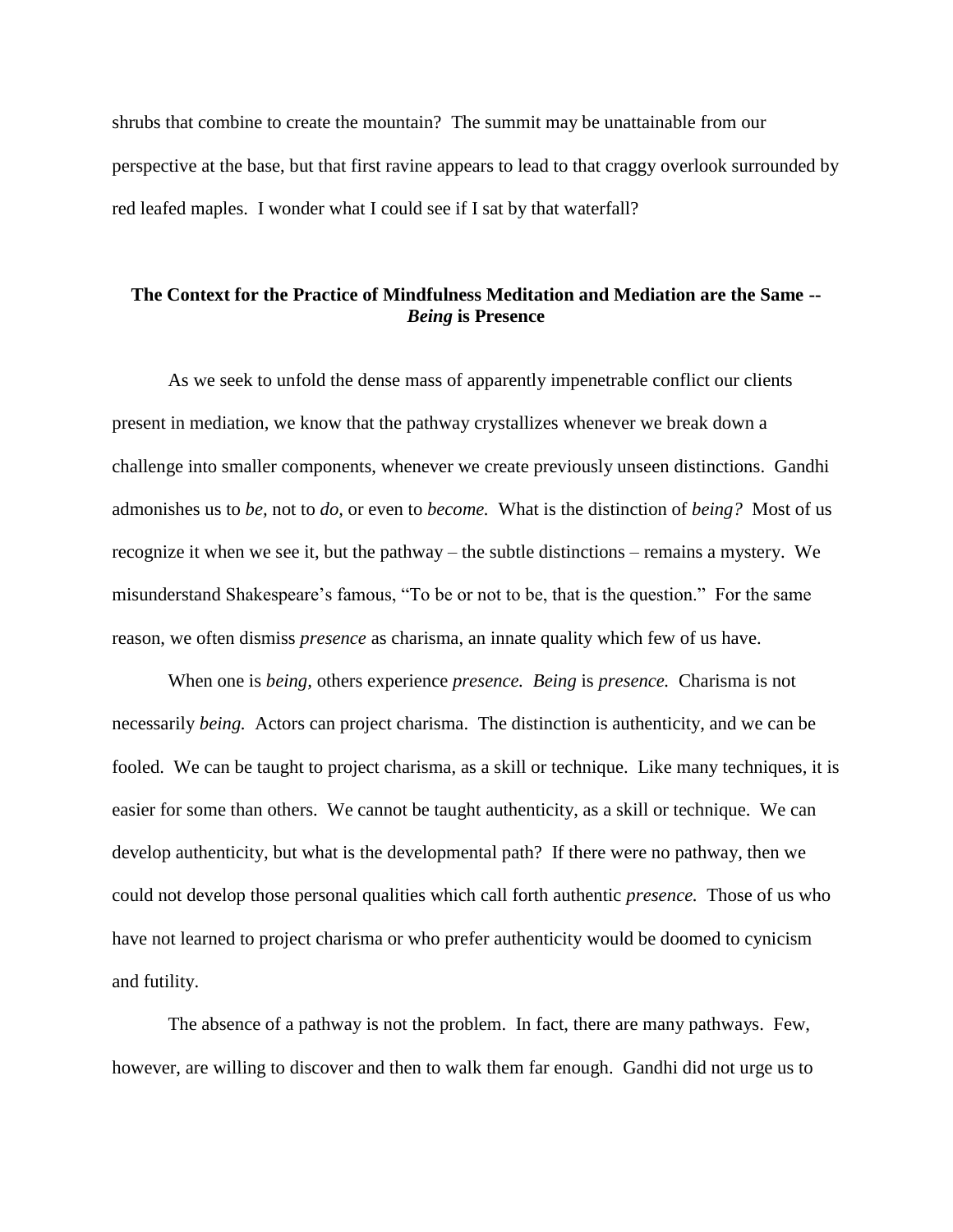*"be* the change" to call forth even more cynicism and futility. He was urging us towards our highest potential as human *beings.* Unfortunately, for our post-modern, have-it-all-right-now culture, all such pathways are difficult, requiring dedication and commitment over time. Paradoxically, all pathways are also simple and clear. They can only be discovered and walked right *Now*.

*Being* does not occur in the future. It always and only happens *Now*. Similarly, development, both personal and professional, does not happen in the future. It only happens *Now* – in this moment as you are reading these words and in the next moment and the next. As we allow our focus to move from the future to *Now*, from the past to *Now*, we slow down the pace of Life. We see not only the summit, the Gandhian admonition, our clients' and our own conflicts, but also the pathways to the top, the challenging but not impossible steps of development, the distinctions within a conflict that lead to its resolution.

*Being* is not singular. An oak tree has no aspirations of becoming a maple, nor a rose an orchid. Only we humans lose ourselves in the futility of comparison leading inexorably to the suffering of *becoming* – *becoming* someone we are not. By contrast, *being* takes great joy in the multiple diversity of creation, with its numerous styles, countless techniques, and vast knowledge. *Doing* founders on the fundamentalist zealotry of one "right" approach. The efforts to define mediation as only possible through a single style, technique, or theory all miss the mark of what is the fundamental source of developing the ability to "bring peace into the room." *Being* opens the heart to compassion and inclusion. There is no single path to the summit. Yet all paths lead to the summit. Conflict resolution soars through *being*.

*Being* is grounded in practice. A disciplined, committed practice of almost any kind benefits from *being,* and *being* expands practice. There are numerous ancient spiritual practices,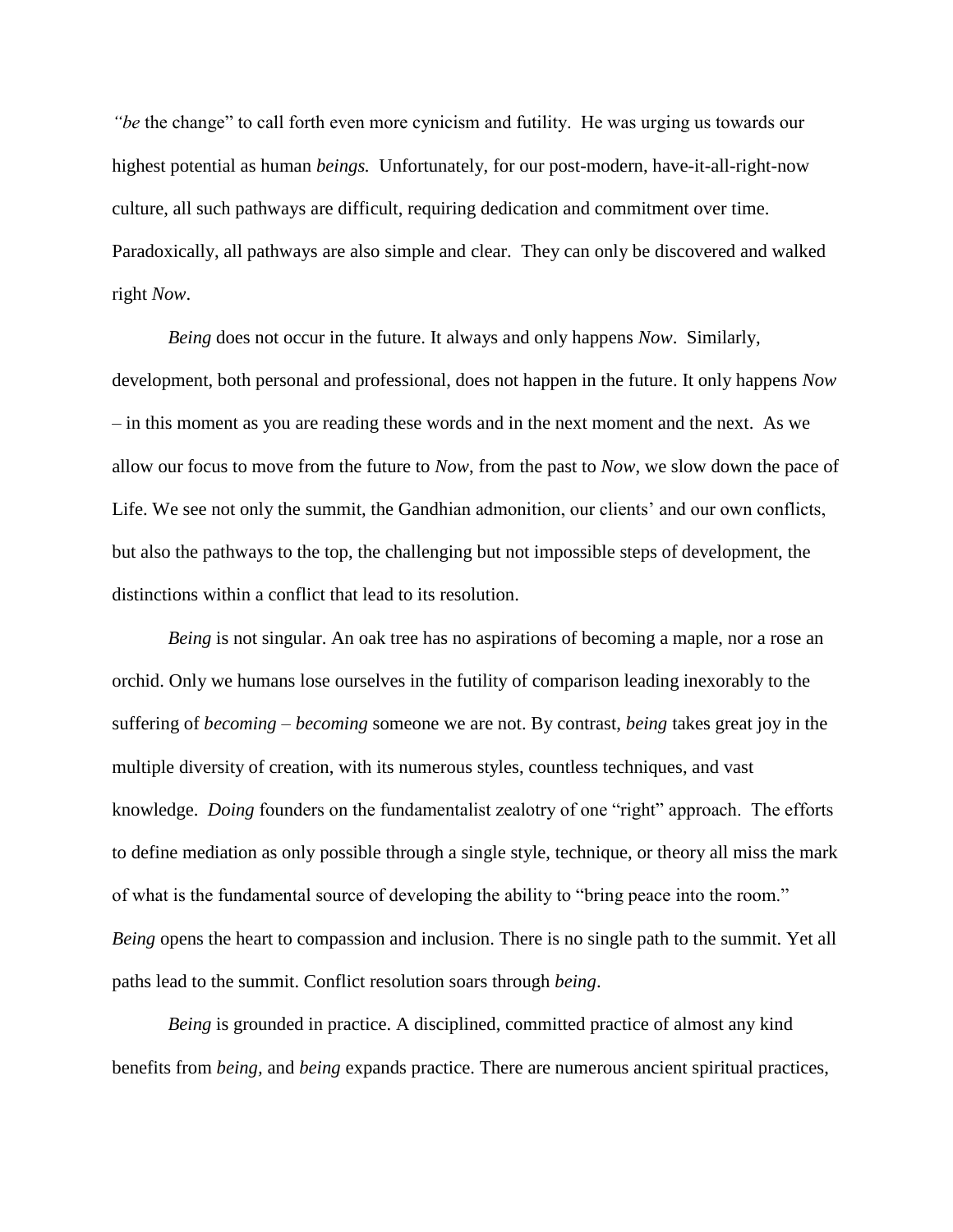which our post-modern world is beginning to embrace. My own inquiry into what it takes to develop the personal qualities that culminate in *being* has led me to explore many different practices. My exploration is over, and I focus on Mindfulness Meditation. While I can strongly endorse the practice and, as explained above, in particular its relevance to mediation, I do not advocate it. I do, however, encourage adopting some daily practice, especially for anyone who is or aspires to become a conflict resolver. Develop a daily practice that encourages awareness of *being*, be it walking along a seashore, reading poetry, or spending time in silent meditation.

The development of *being*, as Gandhi said, leads to change. Likewise, change can lead to the development of *being.* Change takes place through time, but not within our cultural fixation on linear time as the only temporality, rather within a developmental temporality that transcends and includes linear time. Time is rapid when it lives in a single dimension. Time slows down when we distinguish its multiple dimensions. *Being* unfolds as we sharpen our awareness of relational time, circumstantial time, reflective time, visionary time, integrative time, and, above all, eternal time. The time famine within which we typically live pulls for an excess of *doing* and blocks our openness to the developmental temporality which change requires (Eberle, 2003). Both who we are as conflict resolvers and the process of conflict resolution are distorted by our cultural reduction of temporality to the single dimension of linear time. A consistent and focused inquiry into the nexus between our personal qualities as dispute resolvers and what happens in our practice is enriched by developmental time and the change in our *being*, which that temporality unfolds.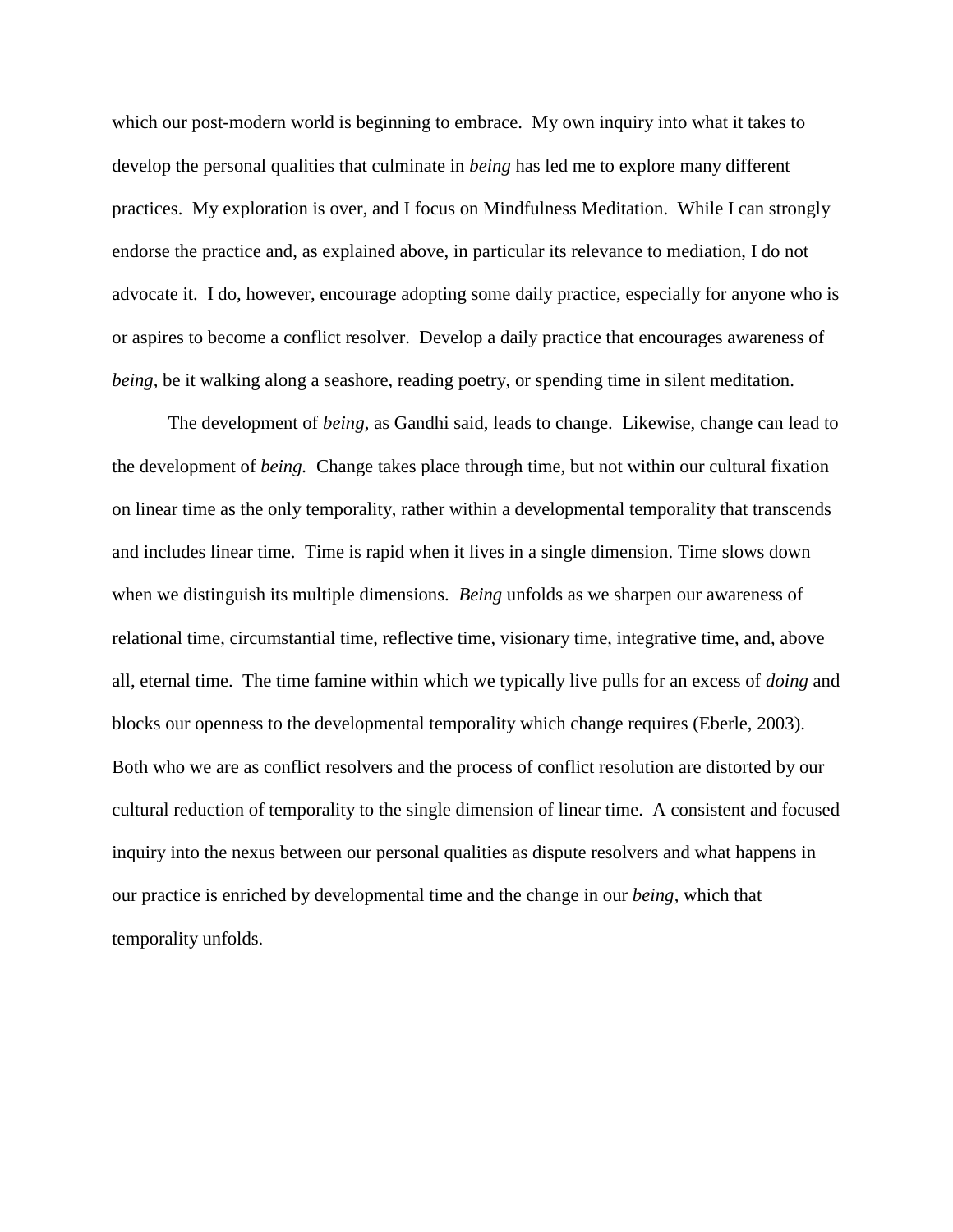### *Being is Presence* **– Creating a Life Worth Living**

Gandhi's life and his admonition exemplify the power of intention, of focus, of commitment towards an ideal as the essence of what it means to live a fulfilled life. Idealism, grounded and balanced by clarity of vision, is the antidote to cynicism and futility. Aspiring to unfold one's *being* as a gift to oneself and more profoundly to everyone else in one's Life links us to the highest idealism for our practice of conflict resolution. As our field gains wider acceptance by the mainstream culture, we must nurture idealism within ourselves to avoid the fate of most of our professions of origin. I firmly believe that the practice of mediation and other forms of conflict resolution cannot be both fulfilling and limited to the skills and techniques we learn and practice and the knowledge we acquire along the way. So limited, our practice becomes work, rather than a profession. When it includes an intention to nurture idealism by developing *being*, it becomes a calling.

G.K. Chesterton once quipped, "Angels can fly because they take themselves lightly." Perhaps because we are so heavy, we learn meditation and mediation by sitting and sitting. Knowledge and technique are heavy. More knowledge and technique are even heavier. *Being*  requires emptiness, which founders on the rocky shoals of knowledge and technique, especially the "right" knowledge and technique. Hubris is heavier still. Those of us with degrees and experience and wisdom and especially recognition from others find it difficult to empty ourselves.

Thus, the pathways of *being* are rarely discovered or followed to completion. The walk is lonely, leaving a life such as Gandhi's as a rare jewel *–* not because *being* is only granted to a few or because the pathways are unknown. Our times and our choice of professions, in my view, call for something more from us than more knowledge and technique. The world is desperate for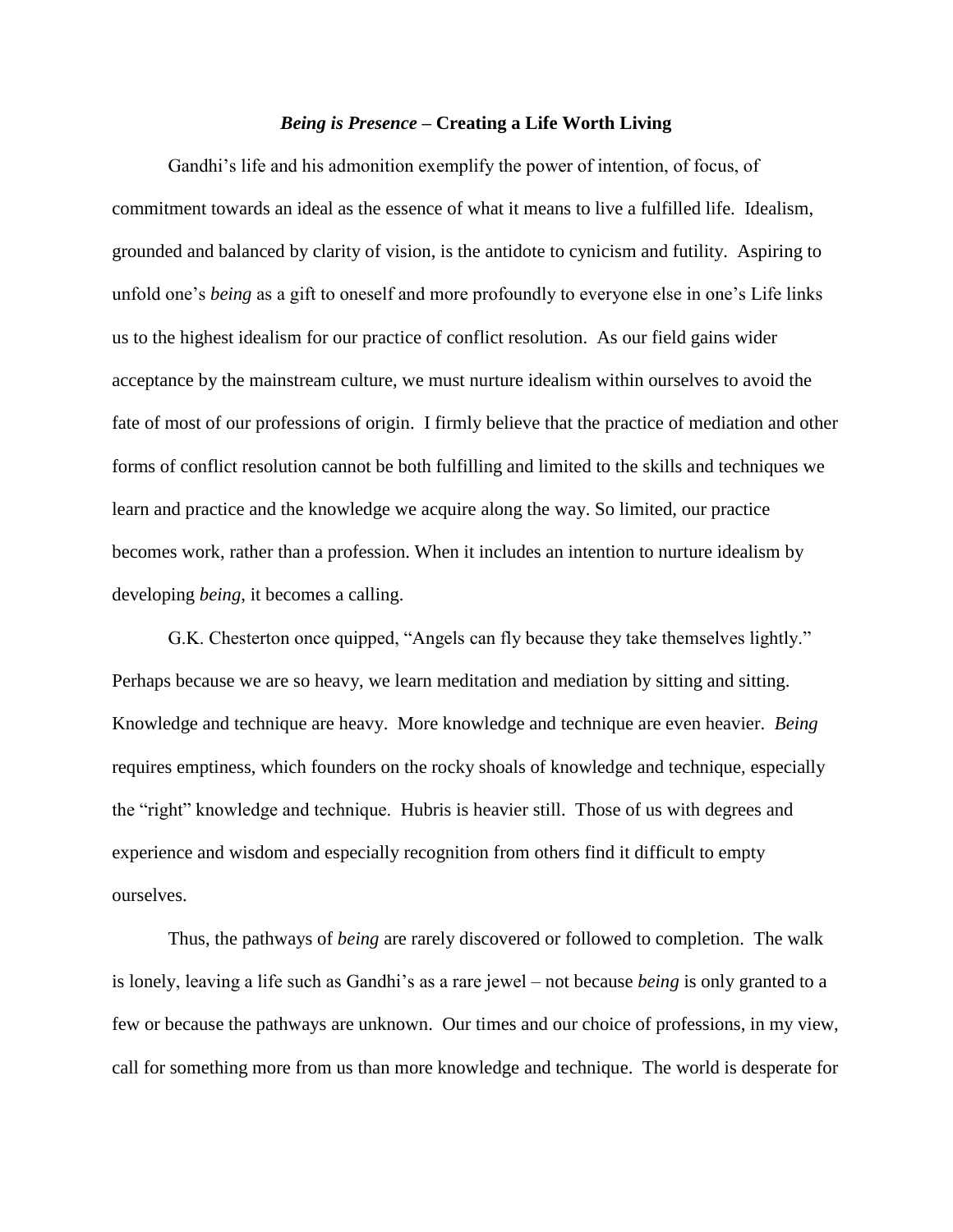peacemakers. Regardless of how far, we walk up these ancient pathways, each of our lives is nonetheless a rare jewel. Choosing to polish that jewel will shed more light in our own lives and in the lives all we encounter along the way. While we may never face conflict at the level addressed by Gandhi, the conflicts we face are no less life-altering for our clients. Imagine the potential of our collective impact on bringing peace to our planet, one conflict at the time.

For the sake of our children and the world we leave as our inheritance, I advocate commitment to a practice that develops *being.* My own commitment to Mindfulness Meditation practice and the inquiry it requires arose from my struggle with monumental conflict – my clients and my own. I offer this essay as encouragement for choosing to awaken *Being*, to stand for the ideals that are inherent in becoming peacemakers and thus to become the change you wish to see in the world.

### **Reflective Practice Questions**

- 1) What connections do you see between a regular practice that focuses your attention on "being" rather than on "doing," and your ability to develop the personal qualities to which you aspire?.
- 2) If you have a regular practice or discipline, what value does it bring to your life and your work as a dispute resolver?
- 3) What are the personal qualities that you aspire to master, and what practice or practices could you undertake to develop those qualities more fully?